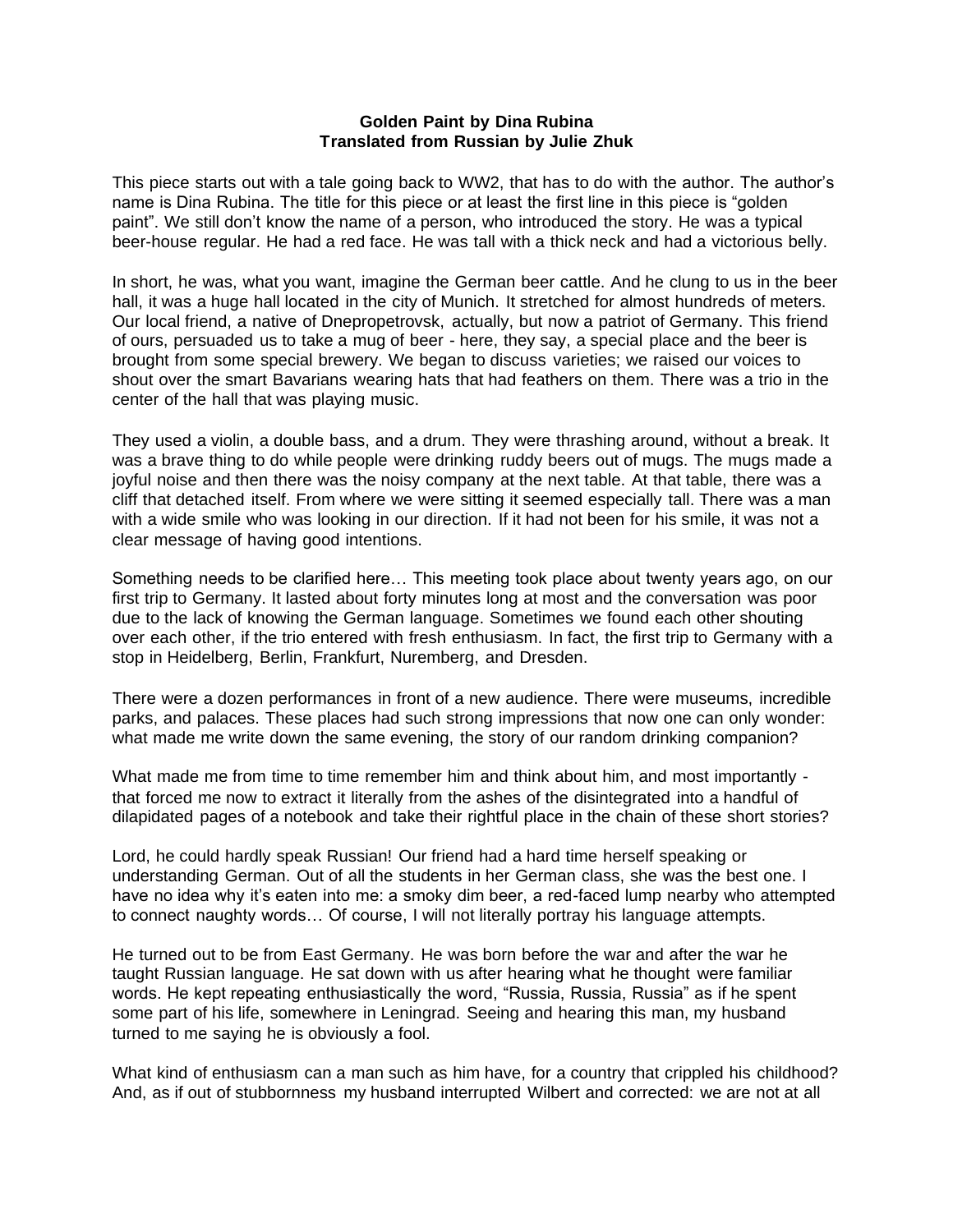from Russia. We are from Jerusalem, the capital of Israel. This freaked him out, he was admired by the fact that we are from Israel and not Russia. His panic was familiar to us, I thought - the joyful participation of the Germans in the well-being of a country that was created for the cause and in the wake of crimes. But this one was different…. I took a closer look. He had a pretty face of a workaholic. He immediately reported that he was a truck driver by profession.

He was currently resting between flights. And tomorrow morning… he was planning to return to Dresden, Germany in his trailer. He began telling us the real story of his life. He began to tell his story straight off the bat, without any preambles.

It was as if he was in a hurry to dump everything and return to the comrades. This was how I remembered him: disheveled, with a sweaty red face, from time to time he would brush off with a large palm the calls of drinking companions to return for the people stuttering at the table, every now and then to find the correct Russian word. I am retelling this literally as twenty years ago when I wrote it in my notebook almost concisely. For some reason it seems like my writing was poor and I had been in a hurry. The syllable most truthfully appears fateful the power of his simple story.

Wilbert's father's first marriage was to a Jewish woman. At the time, they were in love and everything seemed normal. It didn't take much time for them to discover, they were not getting along. They were very different from each other and they separated. You never know, it happens!

Wilbert's father remarried, this time it was to a German woman. One year later, Wilbert was born. As he was speaking, we turned towards him and said, "Yes, it's nice to meet you". Now when Hitler came to power and it all began, things got really bad fast. One night, his father went out silently. When he came back, he was not alone.

He came back with a woman. She was young and had black curly hair. Another thing that made her stand out was her huge green eyes. She was wearing a shiny black raincoat. When they came in, they were both pretty soaked. The rain was strong and was coming down hard! When Wilbert's mother met this woman, she instantly accepted her. Wilbert's mother was a wonderful person, although she was overly straightforward. Back then, Wilbert was quite small. He was four years old. He wasn't following his mother's face. Thinking about this now it is a pity because it would have been interesting to see the contrast between the way both women viewed each other.

Wilbert's father helped this woman with the huge green eyes downstairs into the cellar. Andyou know what? This woman stayed in the attic until the very end of the war. This woman, her name was Esther. During the war she didn't come out of the cellar, she sat in the cellar throughout the entire war! Throughout the entire war, Wilbert's parents, both mother and father were hiding a Jewish woman in their home.

Wilbert's father had a brother whose name was Klaus, was a Nazi. He knew about the Jewish woman being hidden in his brother's cellar. Klaus was serving in the Gestapo. Even though he was aware that Esther was being hidden, Klaus didn't want to betray his brother.

As Wilbert was growing up, his parents started trusting him with bringing food down to Esther. The stairs down to the cellar were steep, but he was becoming an adult. He was almost a man. It was hard work to bring her food, but somehow, he coped. He was not afraid of the steepness or the darkness. In addition, there in the cellar, a lightbulb was burning.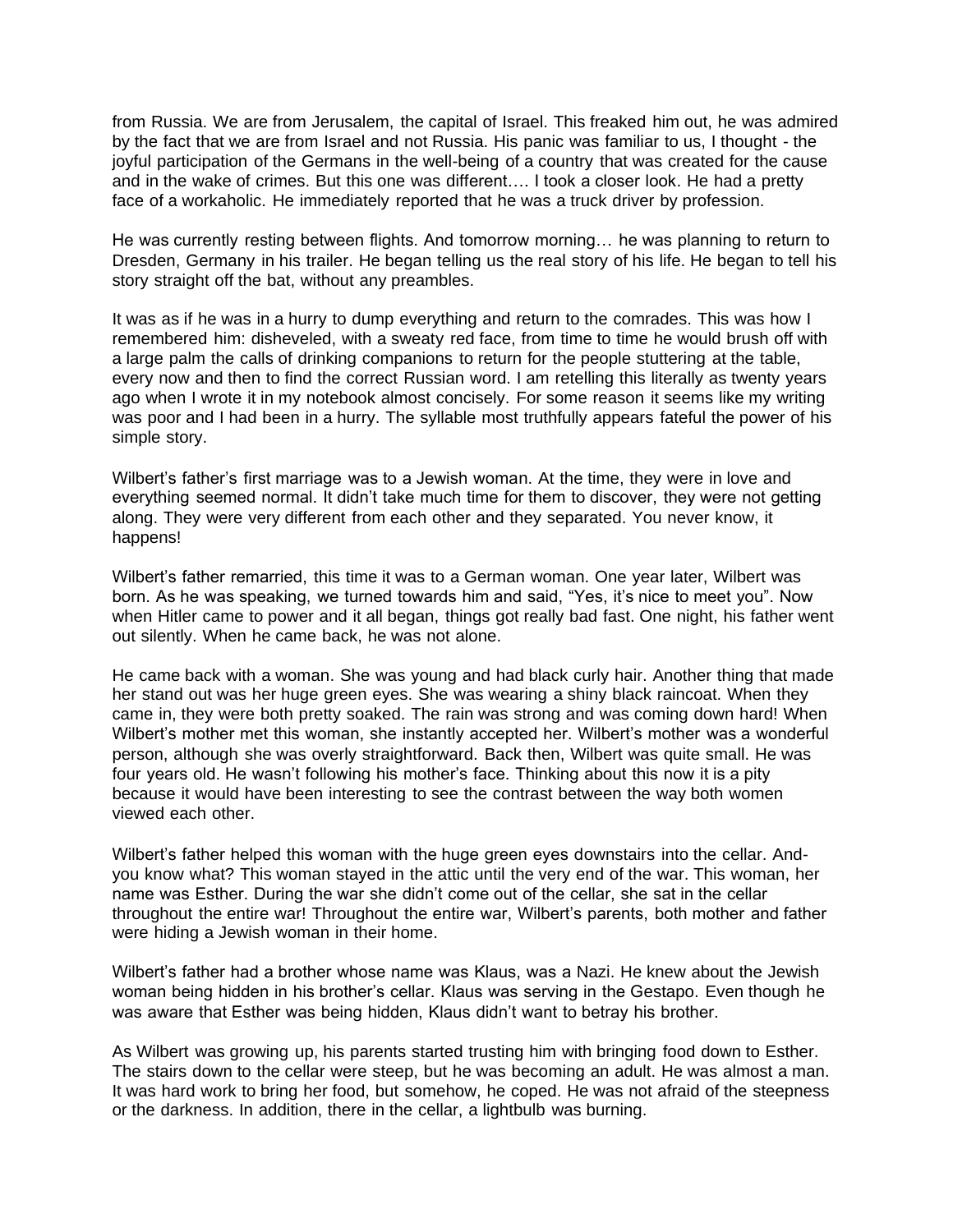When he would reach the bottom of the stairs at the cellar, he saw that Esther had turned pale as death. He was surprised to see her huge eyes shining so strangely in the half darkness. One would think he was afraid of her, but it was quite the opposite.

He felt terribly attached to her and they became friendly with each other. Now that he was retelling this tale years later to myself, my husband, and our friend, he shared how he felt closer to Esther than his own mother. Earlier in Esther's life, when she was young, she graduated from the Academy of Arts. Growing up she participated in many exhibitions. She painted small landscapes, until in a word… before this shit started.

Being in this cellar, she felt extremely homesick. She said that it was the most difficult thing: hands without being able to work, really hurt. Then Wilbert decided to do something, he stole gold paint just for her. He just stole, G-d forgive him. He stole the paint from his church that was nearby where his family lived.

There was a handyman in the church, who worked in the backroom. He corrected this and that, some curls on the altar, on the wooden choir stalls. When this worker took his lunch outside of the church, he left everything. Wilbert came by and saw this, he felt like it was necessary to steal the utensils this worker had.

As Wilbert looked around, he didn't see many things. He mostly saw cans of gold paint. He didn't want to rob the worker. Still, he wanted the gold paint and was racking his brain as to what would be the fastest way to get what he wanted. He took off the lid from a bucket and scooped it up in a jar. He didn't notice right away that the paper was in bulk!

He remembered that before the war, his grandfather owned a stationary shop and a lot of the things there still remained in good condition. There was wrapping paper that was very thick. He remembered Esther writing with gold paint, her landscapes: had golden trees, a golden lake, and there was a golden bridge over a stream. And you know what? The best part was that Esther outlasted the Fuhrer! When the Soviet troops arrived, she crawled out of the cellar. She started receiving ration cards and she was able to feed the whole family using these.

Wilbert's family survived on these food cards. Wilbert shared that his parents died early on, Esther on the other hand survived that horrible war. She lived to see eighty-nine and died quite recently after that. He told us that as he looked back to this war this woman was the closest person to him.

Of course, she worked to the last. She wrote using watercolors creating mostly landscapes. She was a famous artist, but you know what? She never used gold paint again. What was it for? The others were all different. All of her landscapes were so transparent, there was light downright angelic. In a word, art historians and critics knew Esther precisely for these weightless landscapes.

After her death, Wilbert, of course, was the only heir, after death, experts from museums and galleries. Hearing Wilbert's story, I was so happy that my husband, our friend who was with us, and myself got to see this cellar. We saw where Esther stayed throughout the whole war.

Out of this horrible tragedy, we got to see her art that was covered in gold. These landscapes she created, we thought she had gone crazy. She never put her work out for anyone to see, she